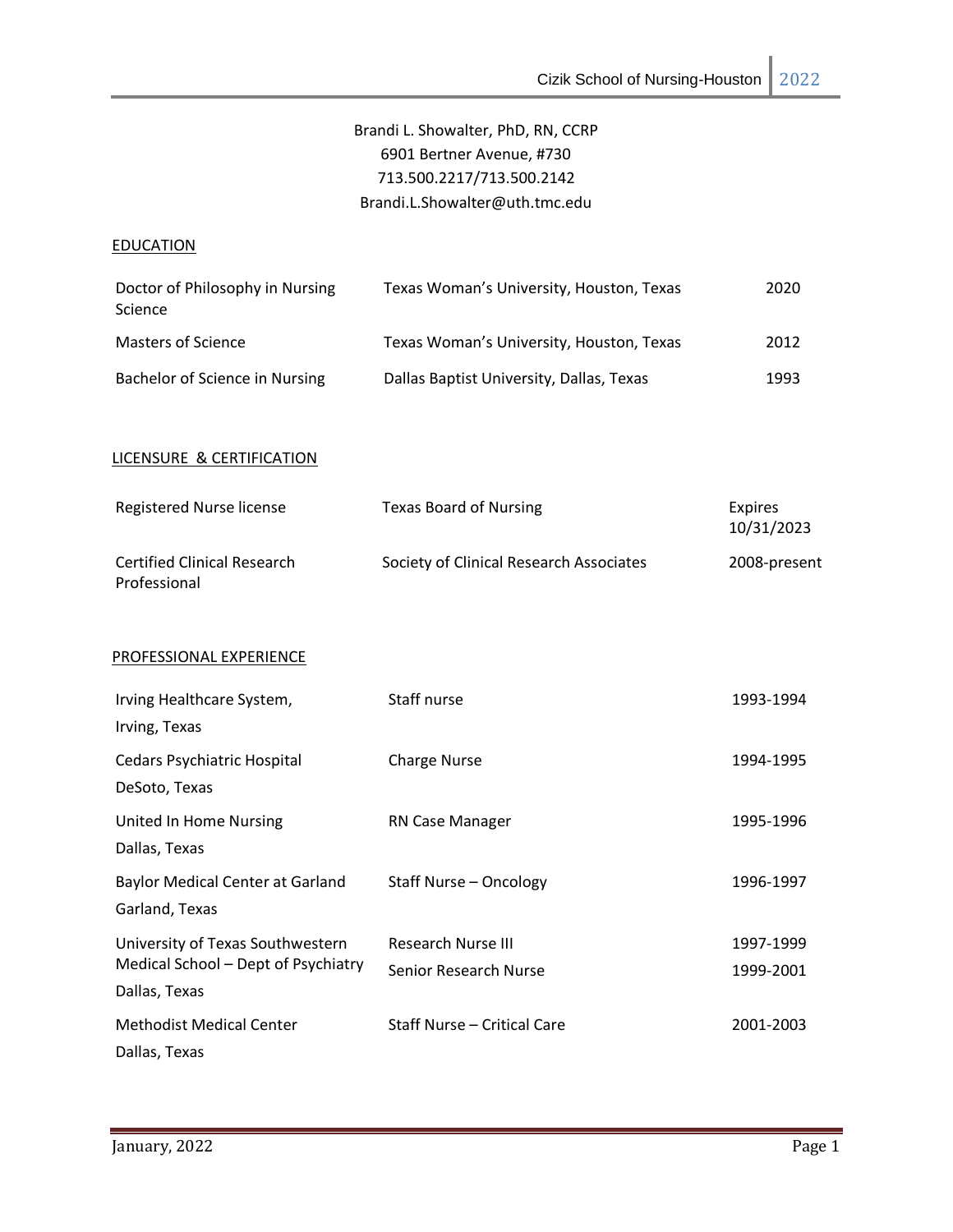| Texas Dermatology Research Institute Clinical Research Coordinator        |                                              | 2003-2004               |
|---------------------------------------------------------------------------|----------------------------------------------|-------------------------|
| Dallas, Texas                                                             |                                              |                         |
| University of Texas MD Anderson<br><b>Cancer Center</b><br>Houston, Texas | Research Nurse                               | 2004-2007               |
|                                                                           | <b>Clinical Research Monitor</b>             | 2007-2012               |
|                                                                           | Clinical Research Educator                   | 2012-2014               |
|                                                                           | Manager, Clinical Research Education         | 2014-2015               |
| Memorial Hermann Hospital -<br><b>Greater Heights</b>                     | Staff Nurse – Intensive Care Unit            | 11/2015-<br>6/2016      |
| Houston, Texas                                                            |                                              |                         |
| University of Texas MD Anderson                                           | Senior Clinical Research Quality Specialist; | 2016-2021               |
| <b>Cancer Center</b>                                                      | Coordinator, Research Nurse Residency        |                         |
| Houston, Texas                                                            | Program                                      |                         |
| UTHealth Cizik School of Nursing<br>Houston, Texas                        | Assistant Professor - Clinical               | $1/1/2022 -$<br>present |

# **GRANTS**

#### Research Grants

| 2019 | "Moral Distress in Clinical Research Nurses" Texas Nurses Association, |
|------|------------------------------------------------------------------------|
|      | District 9 Foundation, \$765 (PI)                                      |
| 2019 | "Moral Distress in Clinical Research Nurses" Texas Woman's University  |
|      | Center for Student Research, \$500 (PI).                               |

# **PUBLICATIONS**

# Peer Reviewed Publications

Trivedi, M. H., Rush, A. J., Crismon, M. L., **O'Neal, B.,** & Toprac, M. (2000). Treatment guidelines and algorithms. *Psychiatric Clinics of North America: Annual of Drug Therapy*, 7:1-22. W.B. Saunders Co., Philadelphia, PA.

**O'Neal, B. L.,** Smith, C. L., & Trivedi, M. H. (2000). Evaluation of newer treatment interventions for psychotic depression. *Current Psychiatry Reports*, 2, 305-309.

O'Brien, S., Ravandi, F., Riehl, T., Wierda, W., Huang, X., Tarrand, J., **O'Neal, B**., & Kantarjian, H., Keating, M. (2008). Valganciclovir prevents cytomegalovirus reactivation in patients receiving alemtuzumabbased therapy. *Blood 111*(4), 1816-9.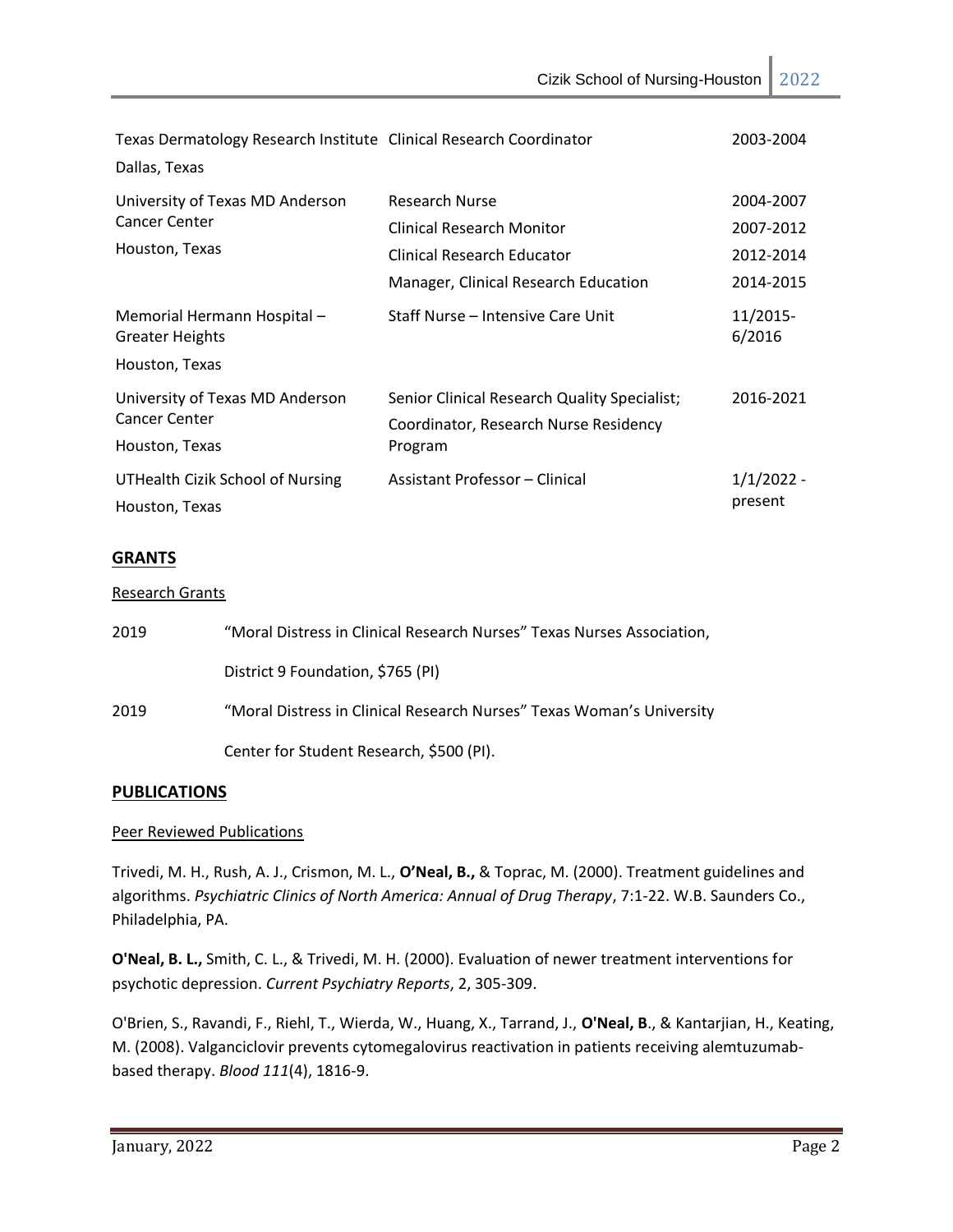**Showalter, B. L**., Cline, D., Yungclas, J., La Frentz, K., Stafford, S. R., & Maresh, K. J. (2017). Development of a research nurse residency program. *Clinical Journal of Oncology Nursing*, *21*(5), 633-636.

Cline, D. & **Showalter, B**. (2020). Research nurse residency: New registered nurses' transition to the role of a clinical trials nurse. *Asia-Pacific Journal of Oncology Nursing, 7*(3), 229-231.

**Showalter, B. L.**, Malecha, A., Cesario, C. & Clutter, P. Moral distress in clinical research nurses. *Nursing Ethics* (under review).

# **PRESENTATIONS**

# National

Showalter, B.L, Zanoria, L. Promoting a collaborative relationship between research teams and regulatory entities. *Public Responsibility in Medicine and Research Advancing Ethical Research Conference*, Orlando, Florida. November 17 – 19, 2008. (poster presentation)

Showalter, B., Cline, D., La Frentz, K., Habal., & Cortez., M. Research nurse residency program development. *Global Academic Program 2017 Conference*, Houston, Texas. May 9 – 11, 2017. (podium presentation)

Showalter, B., & Cline, D. A Research nurse residency program for new graduates: Cultivating the future*. International Association of Clinical Research Nurses 10th Annual Conference*, Arlington, Virginia. October 15 – 17, 2018. (podium presentation)

Showalter, B., & Ness, L., Oncology clinical trials: The devil is in the details. *International Association of Clinical Research Nurses 11th Annual Conference*, Philadelphia, Pennsylvania. October 21 – 23, 2019. (podium presentation)

Showalter, B., & Malecha, A. Moral distress in clinical research nurses: A pilot study. *34th Annual Conference of the Southern Nursing Research Society*, New Orleans, Louisiana. March 18 – 20, 2020. (conference cancelled due to COVID).

Showalter, B., & Malecha, A. Moral distress in clinical research nurses: A pilot study. *Council for the Advancement of Nursing Science 2020 State of the Science Congress on Nursing Research*, Virtual. September 17-18, 2020. (podium presentation)

Showalter, B. & Malecha, A. Moral distress in clinical research nurses. *International Association of Clinical Research Nurses 12th Annual Conference,* Virtual. October 19 – 21, 2020. (podium presentation).

Showalter, B. Optimizing cancer research through education. *13th Annual Association of American Cancer Institutes Clinical Research Innovation Meeting*, Virtual. July 13 – 15, 2021. (invited panel presentation).

Showalter, B. & Malecha, A. Moral distress in clinical research nurses. *Council for the Advancement of Nursing Science 2021 Advanced Methods Conference*, Virtual. October 6, 2021. (poster presentation)